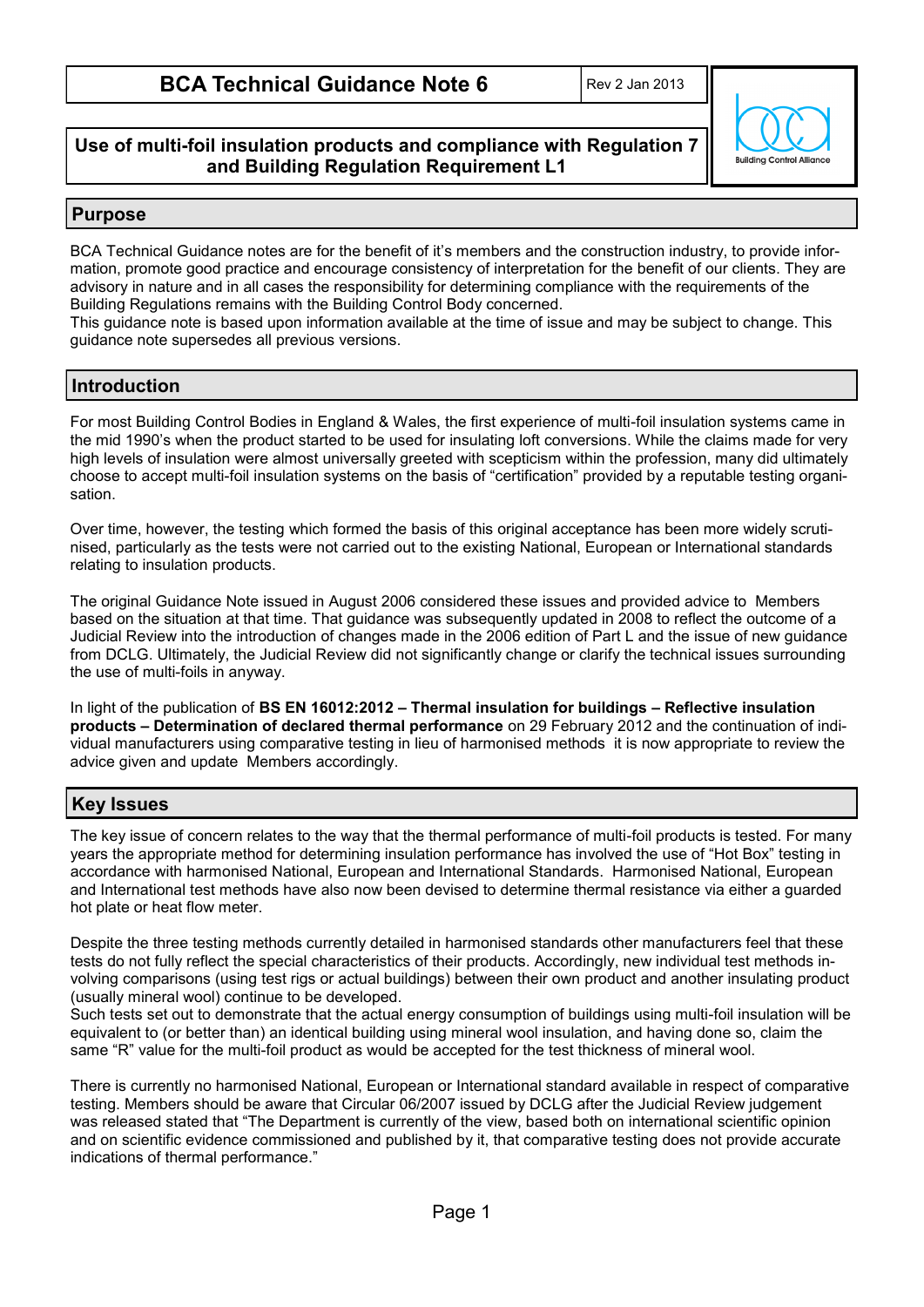#### **Is there a big difference in claimed performance?**

Tests carried out by the National Physical Laboratory (who have UKAS accreditation) using test methods in accordance with BS EN ISO 8990 (Hot Box Apparatus) have indicated an "R" value for multi-foil products in a range of 1.69 to 1.71 m²K/W. Those manufacturers who use comparative testing are, however, claiming "R" values for their products which range from 5 to 6 m²K/W. In other words, multi-foil manufacturers who have used the comparative testing route are claiming the insulating properties of their product to be approximately three times better than can be verified using existing National, European or International test standards.

### **Do Multi-foils comply with regulation 7?**

Regulation 7 (Materials and Workmanship) is a generic Regulation which establishes baseline performance standards applicable to all building materials. Section 1 of the Approved Document to support Regulation 7 then goes on to give advice to Building Control Bodies as to how the fitness of materials can be demonstrated.

A key point here, however, is that other requirements of the Building Regulations may impose specific requirements on particular construction elements (such as walls, floors, roof), and Part L is a good example of this. In such circumstances, it is not enough for example that a particular type of insulation product is "fit for purpose" (the regulation 7 requirement), it is also necessary that the element of which it forms part achieves a particular standard of insulation (the Part L requirement).

#### **Do things change as a result of BS EN 16012:2012 being published?**

BS EN 16012:2012 supports the existing harmonised standards referred to above by describing a set of procedures to follow when using the existing standards. It does not introduce any new procedures for the determination of thermal performance. The standard provides clarity on the appropriate harmonised standard to follow relative to the specific product type. For example many "traditional" type multi-foil products are described in the standard as product Type 1 which should have the core thermal resistance tested in accordance with either Method A (Guarded Hot Plate Apparatus) or Method B (Heat Flow Meter Apparatus). BS EN 16012:2012 does not contain any reference to comparative test methods.

# **On Site Installation of Multi-Foil Insulation**

With BS EN 16012:2012 indicating either the Hot Plate or Heat Flow Meter as the appropriate method of testing the thermal resistance of a traditional multi-foil product it is critical that these products are correctly installed on site, following individual manufacturer's guidelines, to achieve the performance values calculated. This will normally involve ensuring that the air space utilised in the u value calculation is maintained on either side of the product together with ensuring that the thickness of the product is also not compromised, especially adjacent to fixing points.

## **Guidance**

The advice of the BCA technical working group is as follows-

- Building Control Bodies remain entitled to make their own judgement about compliance with the regulations, based on their assessment of any information they consider relevant.
- The group remain of the opinion that the thermal performance of all insulation materials should be determined by testing to National, European or International standards by organisations which have been accredited to do so. On this basis we are not aware of any multi-foil product currently on the market that can meet the normal roof U Value requirement of 0.18 when used as a single layer without the need for additional insulation.
- While the group supports the work of test houses exploring the viability of alternative test methods, our advice to Members remains that they should only accept products which have been tested in accordance with a harmonised National, European or International standard and we are currently unaware of a harmonised standard in respect of comparative testing.
- Several multi-foil manufacturers have now obtained Agrement Board certificates and/or other third party accreidtation, and we understand that as part of the assessment process, the thermal performance of